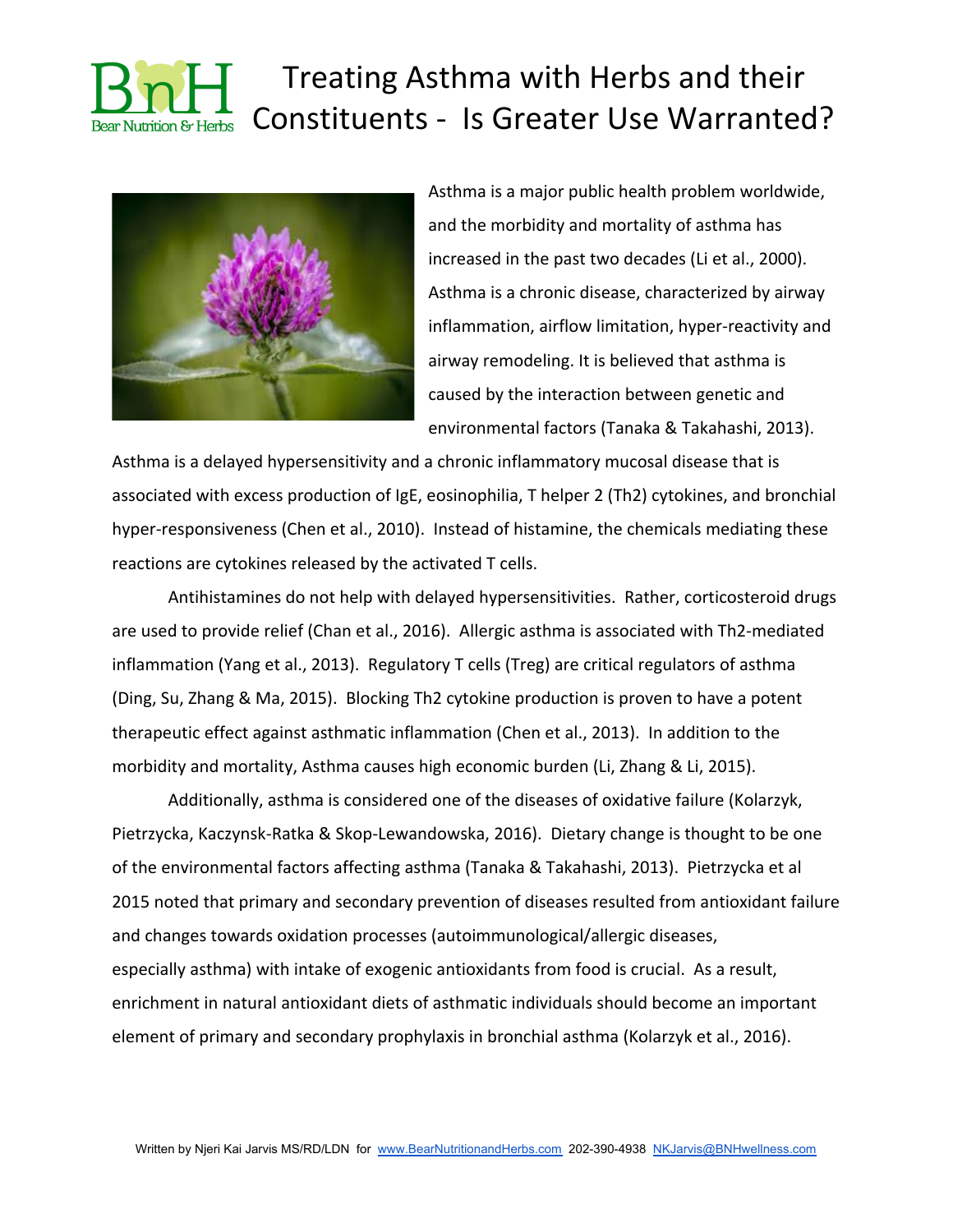Despite evidence pointing to Tcells and oxidative stress as causal, current treatment of Asthma is with inhaled corticosteroids (ICS), leukotriene modifiers and long-acting beta agonists (LABAs) (Marieb, 2015). Inhaled Corticosteroids effectively reduce the risk of exacerbations,

hospitalizations, and asthma-related death and improve asthma symptoms, quality of life, lung function, and airway responsiveness. ICSs also reduce airway inflammation and remodeling. However, this improvement comes at a cost. This could be a problem, long term for children, as these medications can slow growth in children (Genetech USA and Novartis Pharmaceuticals Corporation, 2017). Further, Main et al. (2008) noted that there is very limited evidence available for the efficacy and safety of ICS and LABAs in children.



They also indicated there is a need for the long-term adverse events associated with ICS use to be assessed systematically.

In contrast to ICSs and LABAs, the reputed efficacy, low cost, and relative absence of side effects of traditional Chinese medicines (TCMs) have led to increasing interest in the use of TCMs for the treatment of asthma in Western countries (Li et al., 2000). Consider that Current therapies for asthma are aimed at controlling disease symptoms and for the majority of asthmatics inhaled corticosteroid anti-inflammatory therapy is effective. However, this approach requires life-time therapy while a subset of patients remains symptomatic despite optimal treatment creating a clear unmet medical need.

Biopharmaceutical approaches may identify new therapies that target key cells and mediators that drive the inflammatory responses in the asthmatic lung. Such an approach may provide disease-modifying treatments. They are developing drugs that target IgE, IL-4 and IL-5, asthma relevant cytokines or chemokines. Another approach is to target asthma relevant mediators or the pathways controlling pro-inflammatory leukocyte accumulation within the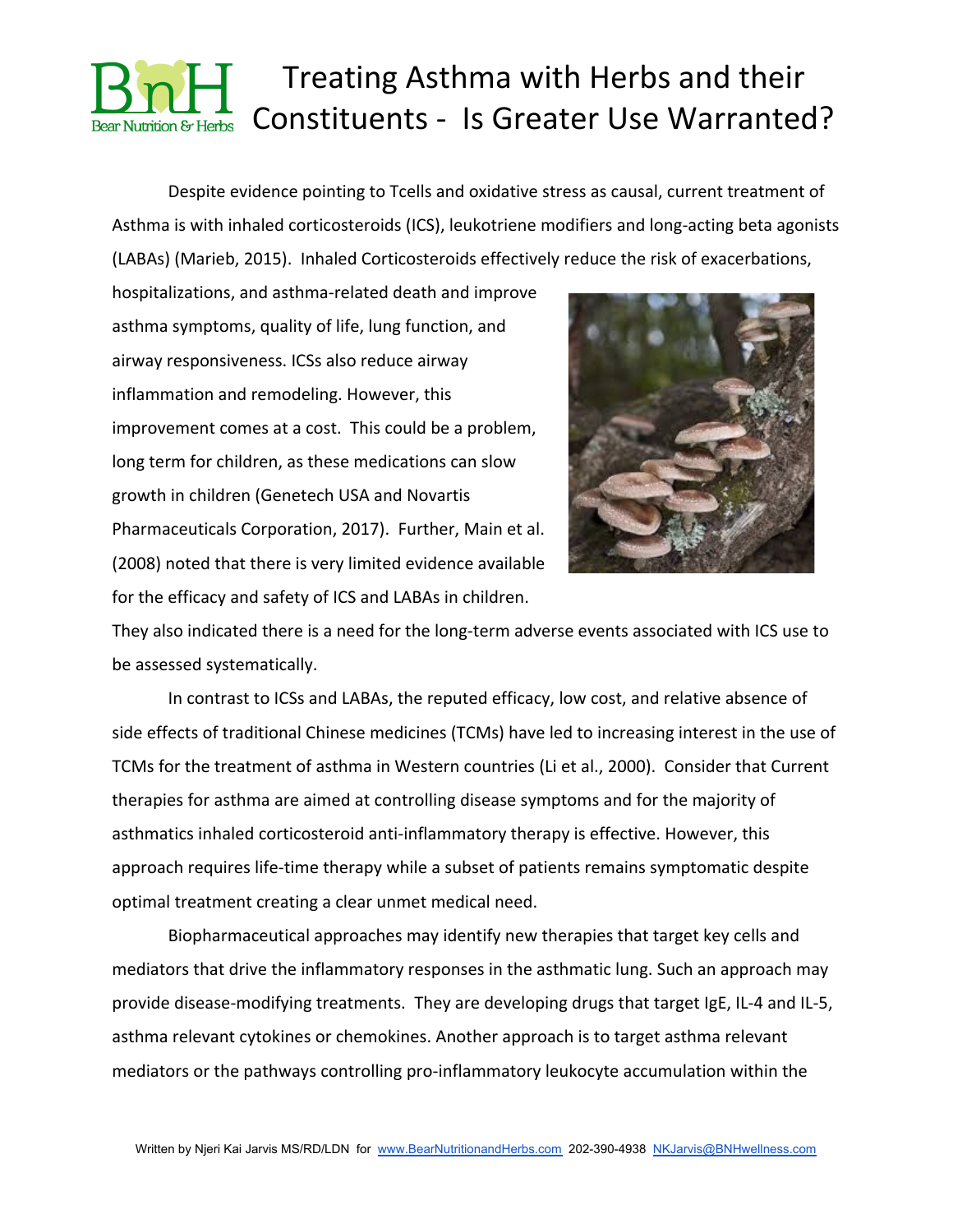asthmatic lung (Walsh, 2008). Many Herbal Medicines and their constituents target these very mediators.

Traditional Chinese medicine (TCM) has a long-lasting history of using herbal medicine in the treatment of various respiratory diseases including asthma. In the last several decades, an increasing number of herbs have been shown to be effective in the treatment of asthma in



clinical trials or asthmatic inflammation in animal models. Accumulating evidence suggests that TCM can directly inhibit the activation and migration of inflammatory cells, regulate the balance of Th1/Th2 responses, and suppress allergic hyperreactivity through inducing regulatory T cells or attenuating the function of dendritic cells (DCs). These studies provided

useful information to facilitate the use of TCM to treat asthma (Li, Zhang & Li, 2015).

Li XM et al. (2000) in investigating the effects of the Chinese herbal medicine formula MSSM-002 derived from TCMs looked at allergic asthma's effects on mice. Lung histologic features showed that MSSM-002 reduced inflammation and mucus production. These effects were equivalent to the effects of dexamethasone, but in contrast to the overall immunosuppressive effects of dexamethasone MSSM-002 treatment decreased antigen-specific IgE, IL-4, IL-5, and IL-13 levels without suppressing IgG2a and IFN-gamma synthesis (all mediators of inflammation and immunity). MSSM-002 exhibited anti-airway hyper-responsiveness, anti-airway inflammation, and immunoregulatory effects on T(H)1/T(H)2 responses (Li et al., 2000). This is key to consider as the pharmaceutical industry is currently working on developing medications that have these exact actions.

Jayaprakasam et al. (2013) investigated a combination of three traditional Chinese medicinal herbs developed in their laboratory. These herbs demonstrated efficacy in both mouse models of allergic asthma, and a double-blind placebo-controlled clinical trial in patients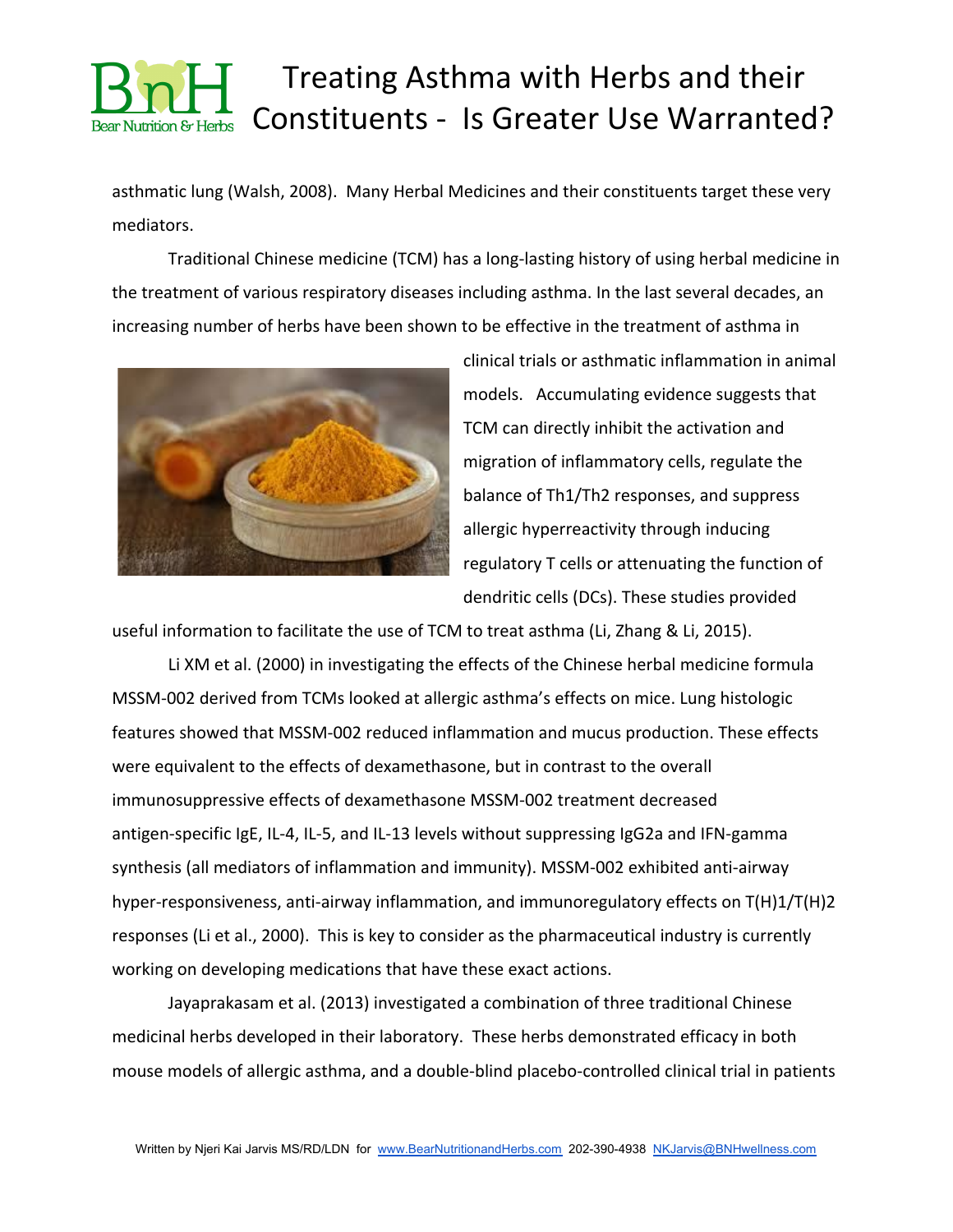

with asthma. They found that constituents in ASHMI(TM) synergistically inhibited eotaxin-1 production as well as Th2 cytokine production. Traditional Chinese medicine aYPFS as an add-on to montelukast improved symptoms of asthma control. Further studies with larger sample size are needed to

evaluate its efficacy and safety in childhood asthma (Covar, 2016). Single studies of Boswellia, Mai-Men-Dong-Tang, Pycnogenol, Jia-Wei-Si-Jun-Zi-Tang and Tylophora indica showed potential to improve lung function, and a study of 1.8-Cineol (eucalyptol) showed reduced daily oral steroid dosage (Clark, Arnold, Lasserson, & Wu, 2010).

Astragalus membranaceus (AM), is a major medicinal herb commonly used in many herbal formulations in the practice of traditional Chinese medicine (TCM) to treat a wide variety of diseases and body disorders noted Auyeung, Han and Ko (2016) and has been widely used for centuries to treat asthma in China. Previous studies demonstrated that AM had inhibitory effects on airway hyperresponsiveness, inflammation and airway remodeling in murine models

of asthma. Notably, AM significantly increased population of CD4(+)CD25(+)Foxp3(+) Treg cells and promoted Foxp3(+) mRNA expression in a rat model of asthma. Together, these results suggest that the anti-asthmatic effects of AM are at least partially associated with CD4(+)CD25(+)Foxp3(+) Tregs (Jin et al., 2013).



Astragalus membranaceus may be good fit for inflammatory disease due to its chemical constituents. Its major components are polysaccharides, flavonoids, and saponins. Contemporary use of Astragalus membranaceus mainly focuses on its immunomodulating, anti-oxidant, and anti-inflammatory abilities. Astragalus saponins extract called AST interacts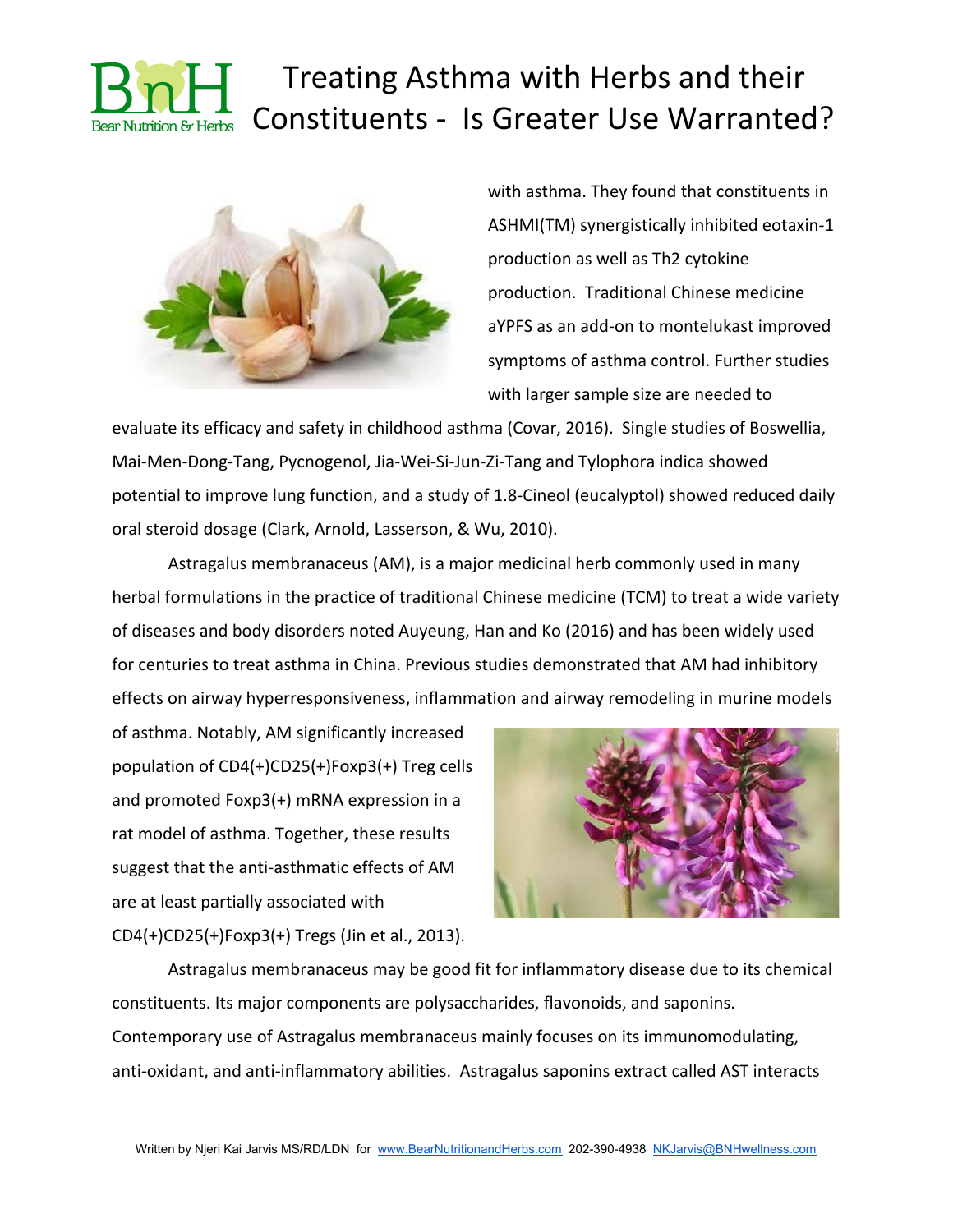with specific transcription molecules providing protection against gastrointestinal inflammation (Auyeung, Han, & Ko, 2016). The number of eosinophils decreased and infiltration of inflammatory cells and collagen deposition declined in lung sections after Astragalus

membranaceus administration. Additional results indicated that Astragalus membranaceus had an inhibitory effect on airway inflammation in a murine model of asthma through modulating the imbalanced relationship between Th1 and Th2 cytokines (Chen et al., 2014). Astragaloside IV (AST) the main active constituent of Radix Astragali (Dried Astragalus root), after AST treatment, the airway hyperresponsiveness was sharply relieved, accompanied by the reduction of collagen



deposition and mucus production, meanwhile the inflammatory cells were decreased but the IFN-gamma level increased in BALF [\(Yuan,](https://www.ncbi.nlm.nih.gov/pubmed/?term=Yuan%20X%5BAuthor%5D&cauthor=true&cauthor_uid=20945275) [Sun](https://www.ncbi.nlm.nih.gov/pubmed/?term=Sun%20S%5BAuthor%5D&cauthor=true&cauthor_uid=20945275), [Wang](https://www.ncbi.nlm.nih.gov/pubmed/?term=Wang%20S%5BAuthor%5D&cauthor=true&cauthor_uid=20945275) & [Sun](https://www.ncbi.nlm.nih.gov/pubmed/?term=Sun%20Y%5BAuthor%5D&cauthor=true&cauthor_uid=20945275), 2011).

Echinacea purpurea is another herb used in traditional medicine for the treatment of respiratory diseases. Modern interest in Echinacea is directed to its immunomodulatory activity. Recent studies have shown that secretion of asthma-related cytokines in the bronchial epithelial cells can be reversed by Echinacea preparations. Pharmacodynamic studies have confirmed significant bronchodilatory and anti-inflammatory effects of Echinacea complex that was similar to effects of classic synthetic drugs. Sutosvska et al. (2015) noted that these results provide a scientific basis for the application of this herb in traditional medicine as a supplementary treatment of allergic disorders of the airways, particularly noting in the use of asthma.

Bu-Shen-Yi-Qi formulae (BSYQF) is frequently used in the treatment of chronic inflammatory diseases of the respiratory system in traditional Chinese medicine (TCM). Results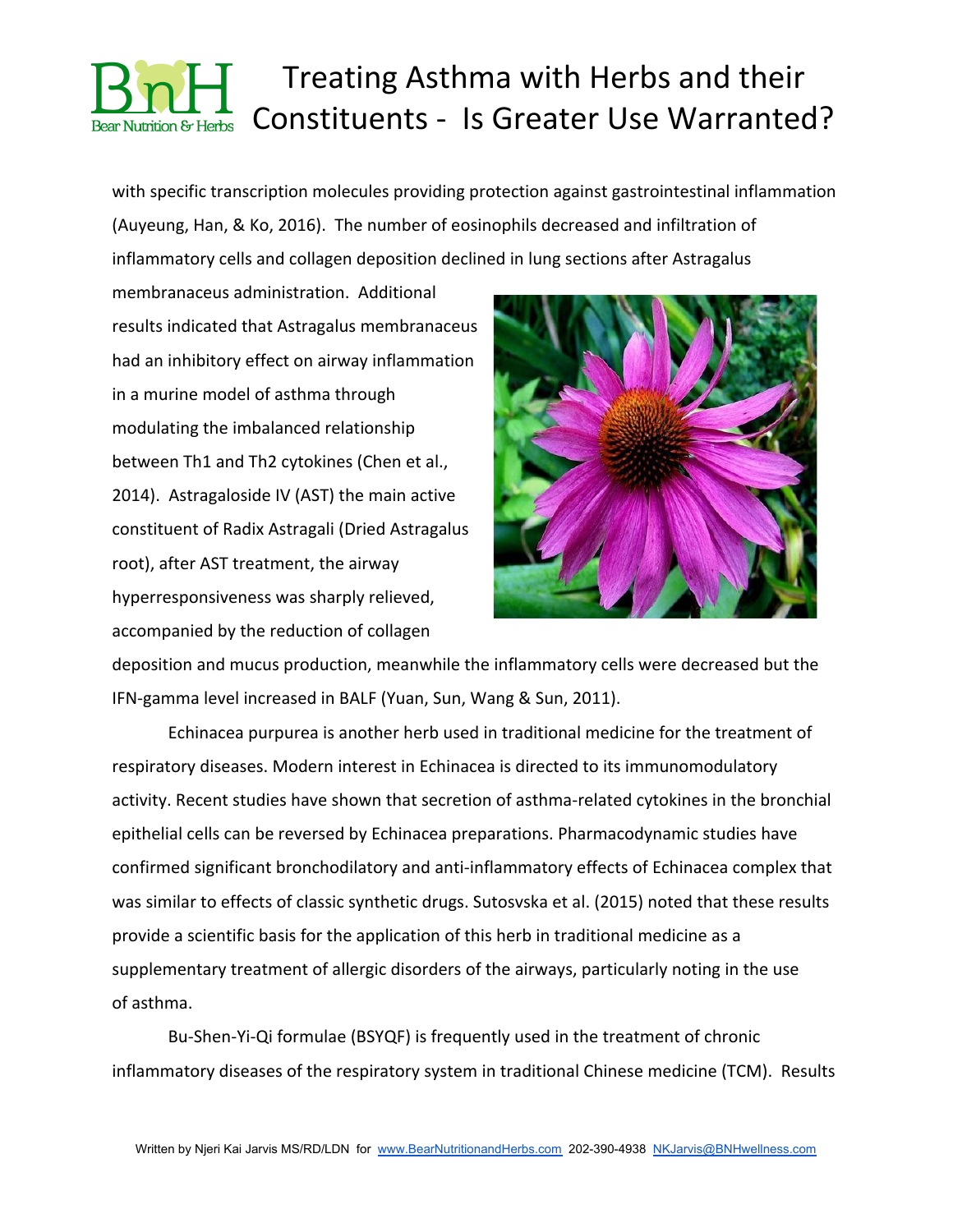demonstrated that BSYQF could suppress chronic airway inflammation and regulate Th17/Treg imbalance by inhibition of Th17 and enhancement of Treg function in the murine OVA asthma model, which Wei et al. (2015) believes may help to elucidate the underlying regulatory mode of BSYQF on asthma treatment.



Further, Crocetin is isolated from the Chinese herb saffron and is a natural carotenoid dicarboxylic acid with anti-inflammatory potential. Crocetin may activate Foxp3 through TIPE2 in asthma-associated Treg cells to mitigate the severity of asthma (Ding et al., 2015). Consider the results of a 2012 study conducted in China on the therapeutic effects of an herbal patch

for asthma. In this randomized study, the herbal medicine patch group surpassed the other 2 groups in controlling the number of attacks and increasing the asymptomatic days. The level of IgE and IL-4 of all the 3 groups studies decreased sharply after treatment. The authors concluded that the new percutaneous absorption herbal patch had exact effect on asthma, noting that the treatment may reverse the imbalance condition of Th1 and Th2 through regulation on cell factor and its specific transcription factors (Li, Liu & Li, 2012).

Bavachinin, a single compound isolated from a Chinese herb, significantly inhibited Th2 cytokine production, including IL-4, IL-5 and IL-13. Notably, this compound almost completely blocked inflammation in the ovalbumin (OVA)-sensitized animal asthma model. Blocking Th2 cytokine production is proven to have a potent therapeutic effect against asthmatic inflammation (Chen et al., 2013).

Several flavonoids were isolated from Glycyrrhiza uralensis, one of the herbs in an anti-asthma herbal medicine intervention. An investigation by Yang et al. (2013) determined that Glycyrrhiza uralensis flavonoids have inhibitory effects on memory Th2 responses in vitro and antigen-induced Th2 inflammation in vivo but that chronic treatment with 7, 4'-DHF in a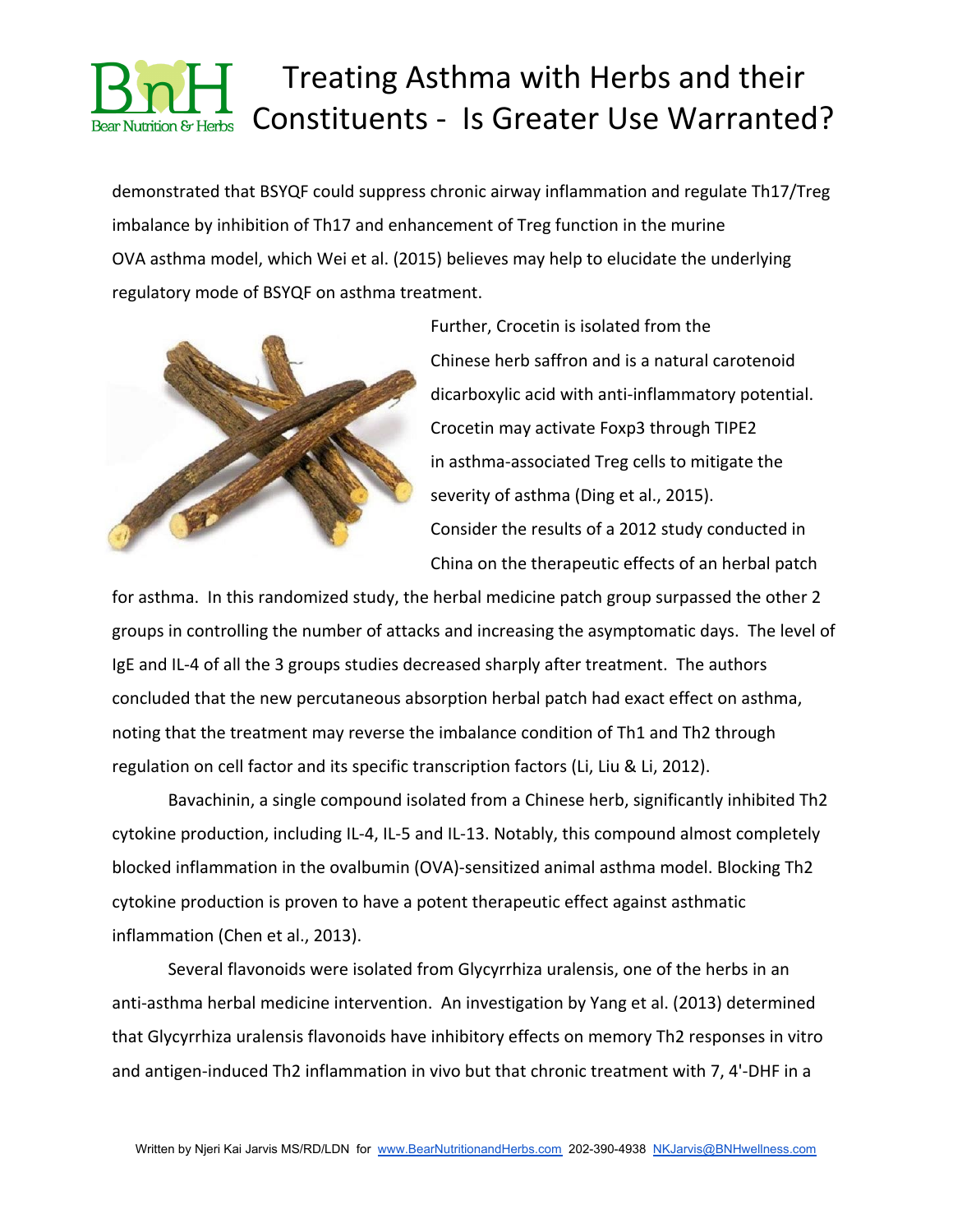murine model of allergic asthma not only significantly reduced eosinophilic pulmonary inflammation, serum IgE levels, IL-4 and IL-13 levels, but also increased IFN- $\gamma$  production in lung cell cultures in response to antigen stimulation (Yang et al., 2013).

Flavonoids, which are polyphenolic plant secondary metabolites ubiquitously present in vegetables, fruits and beverages, possess antioxidant and anti-allergic traits, as well as

immune-modulating activities. Flavonoids are powerful antioxidants and anti-allergic nutrients that inhibit the release of chemical mediators, synthesis of Th2 type cytokines, such as interleukin (IL)-4 and IL-13, and CD40 ligand expression by high-affinity immunoglobulin E (IgE) receptor-expressing cells, such as mast cells and basophils. They also inhibit IL-4-induced signal transduction and affect the differentiation of naïve CD4+ T cells into effector T-cells through their inhibitory effect on the activation of the aryl hydrocarbon receptor. Various studies of flavonoids in asthmatic animal models have demonstrated their beneficial effects. The results of several



epidemiological studies suggest that an increase in flavonoid intake is beneficial for asthma. Moreover, clinical trials of flavonoids have shown their ameliorative effects on symptoms related to asthma. Human studies are currently limited (Tanaka & Takahashi, 2013).

Tanaka and Takahashi (2013) indicate that even with the current research, herbal medicines may not be used more for asthma because many human studies in this area are currently limited. Also, herbs are not well regulated. Their quality can vary from source to source. Prevalence and concentration of some toxic (Pb, Cd, and As) and essential metals (Zn, Cu, Cr, Ni, and Co) were determined in the blood samples collected from asthmatic patients in Karachi, Pakistan using atomic absorption spectrophotometer. All selected patients were habitually taking crude drugs and home remedies as self-medication to treat and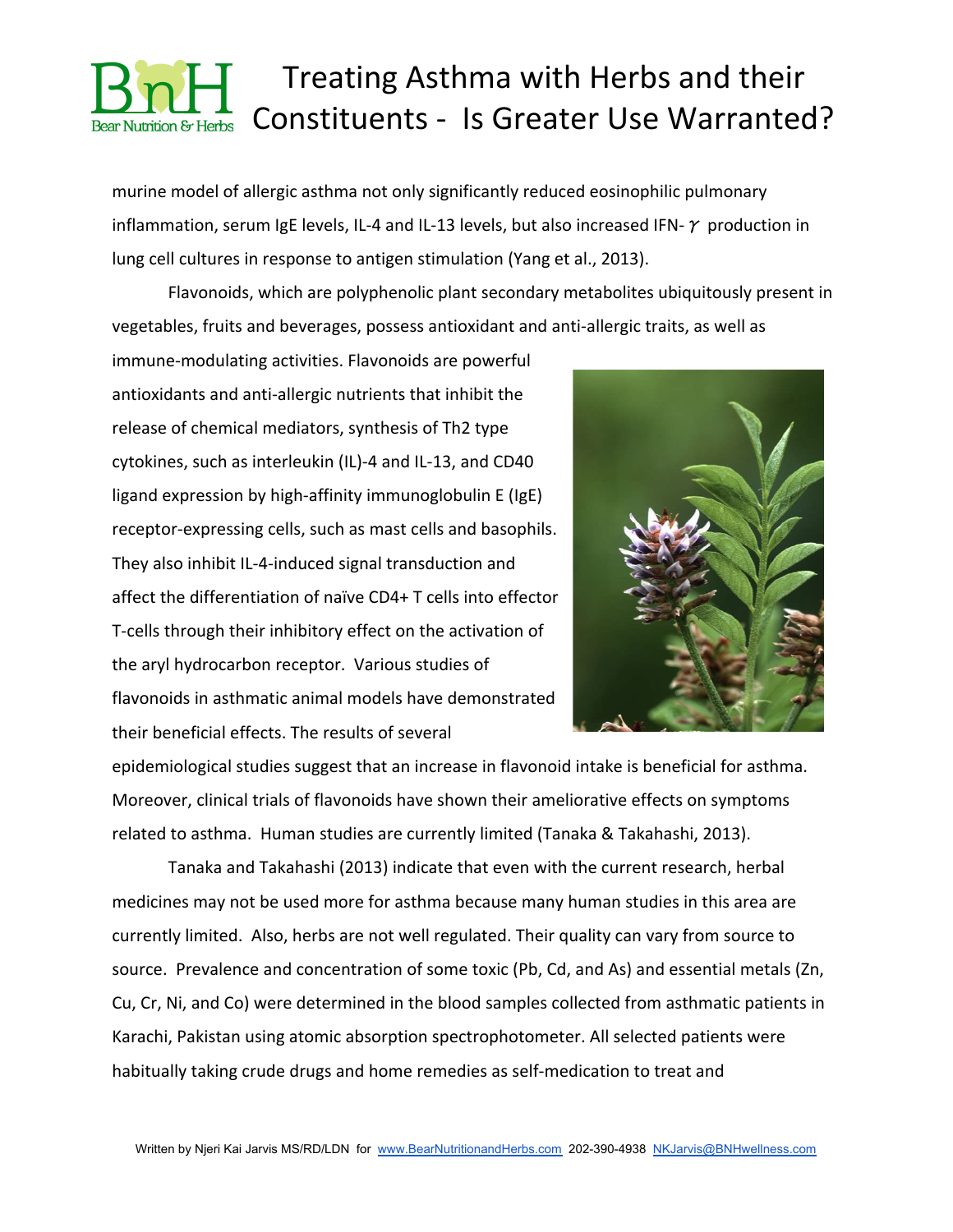prevent asthma. Having reliable, quality traditional medicines free from heavy metal contamination is essential especially in cases of bronco asthmatic conditions (Hina, Rizwani & Zahid, 2011).

Sarma, Deka, Deka and Saikia (2011) conducted an extensive review of the literature and discovered that a maximum permissible level (MPL) of Pb (Lead) is exceeded in 21 plant medicine species, Cd (cadmium) in 44 species, and Hg (Mercury) in 10 species. Vetiveria zizanioides a potential candidate species for the treatment of cardiovascular diseases absorbs a wide range of heavy metals from metal-contaminated soils. They believe that this species is the single most impressive example of a potentially hazardous medicinal plant. Based on their review, Sarma et al. (2011) endorsed the hypothesis that heavy metal accumulation by medicinal plants is mainly caused by extraction of soluble metals from contaminated soil, sediments and air. As a result, those in the field of herbal medicine need to determine ways to ensure that herbs used are sourced from quality, reliable, trusted places.

Finally, the biggest draw back from greater use of herbs in asthma therapy is that, there are few well-controlled scientific studies on the efficacy, safety, and mechanisms of action of TCMs used to treat asthma (Li et al., 2000). Though the body of literature is small, it is convincing and may in fact be the future of asthma therapy, as it is effective with limited side effects, particularly when herbs are sourced from quality suppliers.

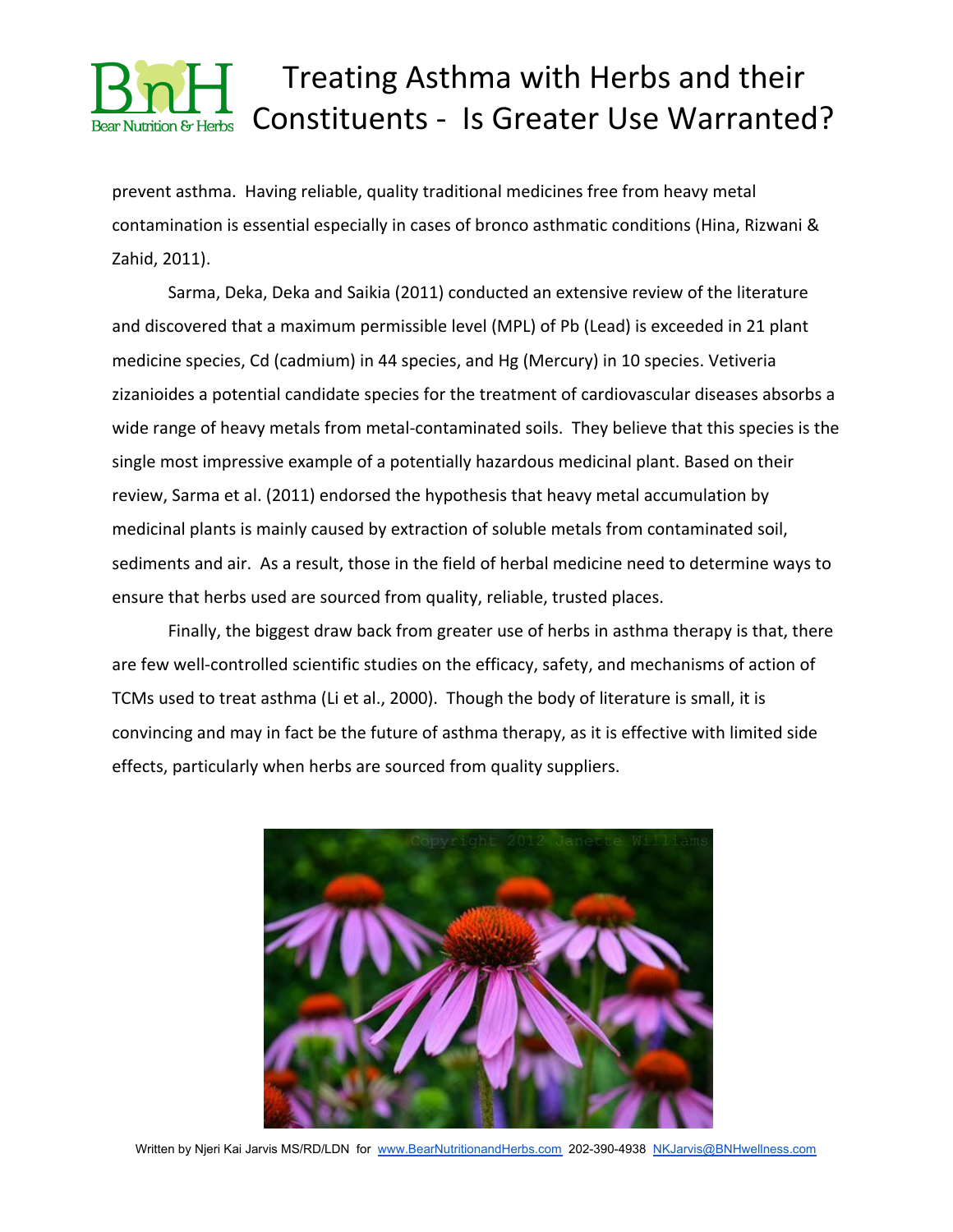

# Treating Asthma with Herbs and their Constituents - Is Greater Use Warranted?

#### **ABOUTTHE AUTHOR**



**Njeri Kai Jarvis** MS/RD/LDN owns **Bear Nutrition and Herbs**, an integrative nutrition and wellness practice located in Washington, DC. Her nutrition practice covers a wide range of health issues from body composition, cardiac, endocrine and kidney imbalances to cancer and autoimmunity. She also specializes in food-sensitivity issues as they relate to ADHD, autism, mood regulation, and chronic health conditions.

Ms. Jarvis uses a variety of functional testing methods to look for wellness potential as well as underlying imbalances upon which to target diet and nutritional programs. She uses this testing along with an extensive health

assessment to develop individualized nutrition and lifestyle programs. Her desire is that her clients realize their health potential as they create lives devoted to healthy eating and healthy living.

Njeri has a Masters in Herbal Medicine and is a board-certified, licensed dietician with over 19 years clinical practice experience with additional study and specialization for ADHD / Autism Spectrum Disorders and Functional Nutrition. She utilizes best practices for digestion, absorption, food sensitivities, inflammation and immunity support. Njeri also works to improve outcomes in this area by working with people on improving sleep hygiene through lifestyle and nutritional support. Contact her to find out how she can support you in your journey to better health !

### **References**

[Abou-Arab AA](https://www.ncbi.nlm.nih.gov/pubmed/?term=Abou-Arab%20AA%5BAuthor%5D&cauthor=true&cauthor_uid=10888541), [Abou Donia MA](https://www.ncbi.nlm.nih.gov/pubmed/?term=Abou%20Donia%20MA%5BAuthor%5D&cauthor=true&cauthor_uid=10888541). (2000). Heavy metals in Egyptian spices and medicinal plants and the

effect of processing on their levels. *[Journal of Agricultural and Food](https://www.ncbi.nlm.nih.gov/pubmed/10888541) [Chemistry](https://www.ncbi.nlm.nih.gov/pubmed/10888541)*[.](https://www.ncbi.nlm.nih.gov/pubmed/10888541) Jun;48(6):2300-4.

[Akinci AC](https://www.ncbi.nlm.nih.gov/pubmed/?term=Akinci%20AC%5BAuthor%5D&cauthor=true&cauthor_uid=22103823), [Zengin N](https://www.ncbi.nlm.nih.gov/pubmed/?term=Zengin%20N%5BAuthor%5D&cauthor=true&cauthor_uid=22103823), [Yildiz H](https://www.ncbi.nlm.nih.gov/pubmed/?term=Yildiz%20H%5BAuthor%5D&cauthor=true&cauthor_uid=22103823), [Sener E,](https://www.ncbi.nlm.nih.gov/pubmed/?term=Sener%20E%5BAuthor%5D&cauthor=true&cauthor_uid=22103823) [Gunaydin B](https://www.ncbi.nlm.nih.gov/pubmed/?term=Gunaydin%20B%5BAuthor%5D&cauthor=true&cauthor_uid=22103823). (2011). The complementary and alternative medicine

use among asthma and chronic obstructive pulmonary disease patients in the southern region of Turkey. *[International Journal of Nursing Practice](https://www.ncbi.nlm.nih.gov/pubmed/22103823)*[.](https://www.ncbi.nlm.nih.gov/pubmed/22103823) Dec;17(6):571-82. doi: 10.1111/j.1440-172X.2011.01976.x.

[Auyeung KK](https://www.ncbi.nlm.nih.gov/pubmed/?term=Auyeung%20KK%5BAuthor%5D&cauthor=true&cauthor_uid=26916911), [Han QB](https://www.ncbi.nlm.nih.gov/pubmed/?term=Han%20QB%5BAuthor%5D&cauthor=true&cauthor_uid=26916911), [Ko JK](https://www.ncbi.nlm.nih.gov/pubmed/?term=Ko%20JK%5BAuthor%5D&cauthor=true&cauthor_uid=26916911)[.](https://www.ncbi.nlm.nih.gov/pubmed/26916911) (2016). Astragalus membranaceus: A Review of its Protection Against

Inflammation and Gastrointestinal Cancers. *American Journal of Chinese Medicine* ;44(1):1-22. doi:10.1142/S0192415X16500014.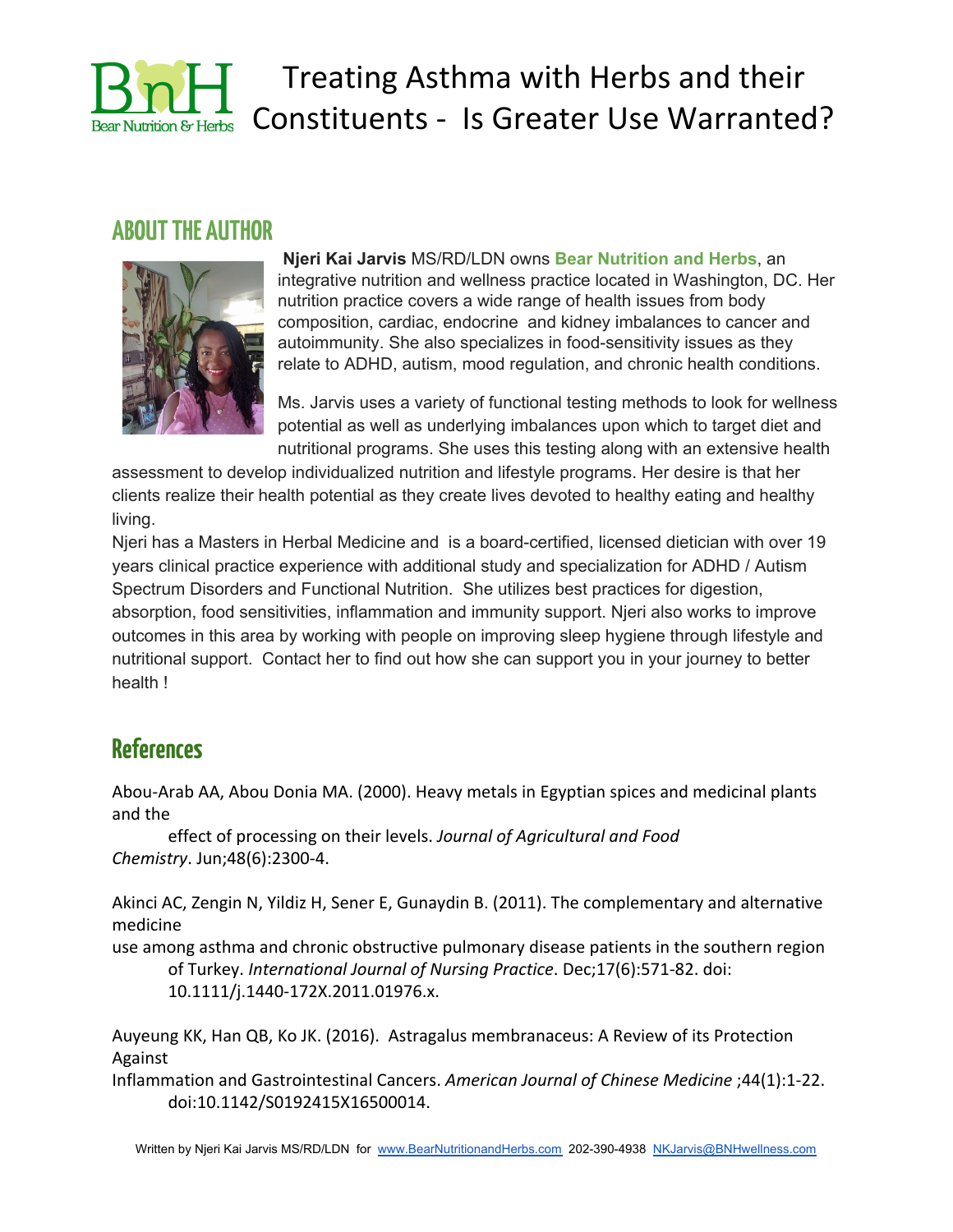

[Brocklebank D](https://www.ncbi.nlm.nih.gov/pubmed/?term=Brocklebank%20D%5BAuthor%5D&cauthor=true&cauthor_uid=11701099), [Ram F,](https://www.ncbi.nlm.nih.gov/pubmed/?term=Ram%20F%5BAuthor%5D&cauthor=true&cauthor_uid=11701099) [Wright J,](https://www.ncbi.nlm.nih.gov/pubmed/?term=Wright%20J%5BAuthor%5D&cauthor=true&cauthor_uid=11701099) [Barry P,](https://www.ncbi.nlm.nih.gov/pubmed/?term=Barry%20P%5BAuthor%5D&cauthor=true&cauthor_uid=11701099) [Cates C](https://www.ncbi.nlm.nih.gov/pubmed/?term=Cates%20C%5BAuthor%5D&cauthor=true&cauthor_uid=11701099), [Davies L,](https://www.ncbi.nlm.nih.gov/pubmed/?term=Davies%20L%5BAuthor%5D&cauthor=true&cauthor_uid=11701099) [Douglas G](https://www.ncbi.nlm.nih.gov/pubmed/?term=Douglas%20G%5BAuthor%5D&cauthor=true&cauthor_uid=11701099), [Muers M,](https://www.ncbi.nlm.nih.gov/pubmed/?term=Muers%20M%5BAuthor%5D&cauthor=true&cauthor_uid=11701099) [Smith D](https://www.ncbi.nlm.nih.gov/pubmed/?term=Smith%20D%5BAuthor%5D&cauthor=true&cauthor_uid=11701099), [White](https://www.ncbi.nlm.nih.gov/pubmed/?term=White%20J%5BAuthor%5D&cauthor=true&cauthor_uid=11701099) [J.](https://www.ncbi.nlm.nih.gov/pubmed/?term=White%20J%5BAuthor%5D&cauthor=true&cauthor_uid=11701099)

(2001). Comparison of the effectiveness of inhaler devices in asthma and chronic obstructive airways disease: a systematic review of the literature. *[Health Technology](https://www.ncbi.nlm.nih.gov/pubmed/11701099) [Assessment](https://www.ncbi.nlm.nih.gov/pubmed/11701099)*[.](https://www.ncbi.nlm.nih.gov/pubmed/11701099) 5(26):1-149.

[Chan PH](https://www.ncbi.nlm.nih.gov/pubmed/?term=Chan%20PH%5BAuthor%5D&cauthor=true&cauthor_uid=27912950), [To CY,](https://www.ncbi.nlm.nih.gov/pubmed/?term=To%20CY%5BAuthor%5D&cauthor=true&cauthor_uid=27912950) [Chan EY](https://www.ncbi.nlm.nih.gov/pubmed/?term=Chan%20EY%5BAuthor%5D&cauthor=true&cauthor_uid=27912950), [Li H](https://www.ncbi.nlm.nih.gov/pubmed/?term=Li%20H%5BAuthor%5D&cauthor=true&cauthor_uid=27912950), [Zhang X,](https://www.ncbi.nlm.nih.gov/pubmed/?term=Zhang%20X%5BAuthor%5D&cauthor=true&cauthor_uid=27912950) [Chow PY,](https://www.ncbi.nlm.nih.gov/pubmed/?term=Chow%20PY%5BAuthor%5D&cauthor=true&cauthor_uid=27912950) [Liu PL](https://www.ncbi.nlm.nih.gov/pubmed/?term=Liu%20PL%5BAuthor%5D&cauthor=true&cauthor_uid=27912950), [Leung SY,](https://www.ncbi.nlm.nih.gov/pubmed/?term=Leung%20SY%5BAuthor%5D&cauthor=true&cauthor_uid=27912950) [Chan CH](https://www.ncbi.nlm.nih.gov/pubmed/?term=Chan%20CH%5BAuthor%5D&cauthor=true&cauthor_uid=27912950), [Chan KY](https://www.ncbi.nlm.nih.gov/pubmed/?term=Chan%20KY%5BAuthor%5D&cauthor=true&cauthor_uid=27912950), [Chan JY,](https://www.ncbi.nlm.nih.gov/pubmed/?term=Chan%20JY%5BAuthor%5D&cauthor=true&cauthor_uid=27912950) [Ng JP](https://www.ncbi.nlm.nih.gov/pubmed/?term=Ng%20JP%5BAuthor%5D&cauthor=true&cauthor_uid=27912950), [Ng DK.](https://www.ncbi.nlm.nih.gov/pubmed/?term=Ng%20DK%5BAuthor%5D&cauthor=true&cauthor_uid=27912950) (2016).

A randomized placebo-controlled trial of traditional Chinese medicine as an add-on therapy to oral montelukast in the treatment of mild persistent asthma in children. *[Complementary](https://www.ncbi.nlm.nih.gov/pubmed/27912950) [Therapies in Medicine](https://www.ncbi.nlm.nih.gov/pubmed/27912950)*[.](https://www.ncbi.nlm.nih.gov/pubmed/27912950) Dec;29:219-228. doi: 10.1016/j.ctim.2016.10.010. Epub 2016 Oct 1

[Chen SM,](https://www.ncbi.nlm.nih.gov/pubmed/?term=Chen%20SM%5BAuthor%5D&cauthor=true&cauthor_uid=25264079) [Tsai YS](https://www.ncbi.nlm.nih.gov/pubmed/?term=Tsai%20YS%5BAuthor%5D&cauthor=true&cauthor_uid=25264079), [Lee SW,](https://www.ncbi.nlm.nih.gov/pubmed/?term=Lee%20SW%5BAuthor%5D&cauthor=true&cauthor_uid=25264079) [Liu YH,](https://www.ncbi.nlm.nih.gov/pubmed/?term=Liu%20YH%5BAuthor%5D&cauthor=true&cauthor_uid=25264079) [Liao SK,](https://www.ncbi.nlm.nih.gov/pubmed/?term=Liao%20SK%5BAuthor%5D&cauthor=true&cauthor_uid=25264079) [Chang WW,](https://www.ncbi.nlm.nih.gov/pubmed/?term=Chang%20WW%5BAuthor%5D&cauthor=true&cauthor_uid=25264079) [Tsai PJ.](https://www.ncbi.nlm.nih.gov/pubmed/?term=Tsai%20PJ%5BAuthor%5D&cauthor=true&cauthor_uid=25264079) (2014). Astragalus membranaceus

modulates Th1/2 immune balance and activates PPAR  $\gamma$  in a murine asthma model. *Biochemistry and Cell Biology*. Oct;92(5):397-405. doi: 10.1139/bcb-2014-0008. Epub 2014 Sep 2.

Chen  $X^1$ , [Wen T,](https://www.ncbi.nlm.nih.gov/pubmed/?term=Wen%20T%5BAuthor%5D&cauthor=true&cauthor_uid=24013845) [Wei J](https://www.ncbi.nlm.nih.gov/pubmed/?term=Wei%20J%5BAuthor%5D&cauthor=true&cauthor_uid=24013845), [Wu Z](https://www.ncbi.nlm.nih.gov/pubmed/?term=Wu%20Z%5BAuthor%5D&cauthor=true&cauthor_uid=24013845), [Wang P,](https://www.ncbi.nlm.nih.gov/pubmed/?term=Wang%20P%5BAuthor%5D&cauthor=true&cauthor_uid=24013845) [Hong Z](https://www.ncbi.nlm.nih.gov/pubmed/?term=Hong%20Z%5BAuthor%5D&cauthor=true&cauthor_uid=24013845), [Zhao L,](https://www.ncbi.nlm.nih.gov/pubmed/?term=Zhao%20L%5BAuthor%5D&cauthor=true&cauthor_uid=24013845) [Wang B](https://www.ncbi.nlm.nih.gov/pubmed/?term=Wang%20B%5BAuthor%5D&cauthor=true&cauthor_uid=24013845), [Flavell R,](https://www.ncbi.nlm.nih.gov/pubmed/?term=Flavell%20R%5BAuthor%5D&cauthor=true&cauthor_uid=24013845) [Gao S](https://www.ncbi.nlm.nih.gov/pubmed/?term=Gao%20S%5BAuthor%5D&cauthor=true&cauthor_uid=24013845), [Wang M,](https://www.ncbi.nlm.nih.gov/pubmed/?term=Wang%20M%5BAuthor%5D&cauthor=true&cauthor_uid=24013845) [Yin Z.](https://www.ncbi.nlm.nih.gov/pubmed/?term=Yin%20Z%5BAuthor%5D&cauthor=true&cauthor_uid=24013845) (2013).

Treatment of allergic inflammation and hyperresponsiveness by a simple compound, Bavachinin, isolated from Chinese herbs. *[Cellular and Molecular](https://www.ncbi.nlm.nih.gov/pubmed/24013845) [Immunology.](https://www.ncbi.nlm.nih.gov/pubmed/24013845)* Nov;10(6):497-505. doi: 10.1038/cmi.2013.27. Epub 2013 Sep 9.

[Chipps BE,](https://www.ncbi.nlm.nih.gov/pubmed/?term=Chipps%20BE%5BAuthor%5D&cauthor=true&cauthor_uid=28477722) [Lanier B,](https://www.ncbi.nlm.nih.gov/pubmed/?term=Lanier%20B%5BAuthor%5D&cauthor=true&cauthor_uid=28477722) [Milgrom H](https://www.ncbi.nlm.nih.gov/pubmed/?term=Milgrom%20H%5BAuthor%5D&cauthor=true&cauthor_uid=28477722), [Deschildre A,](https://www.ncbi.nlm.nih.gov/pubmed/?term=Deschildre%20A%5BAuthor%5D&cauthor=true&cauthor_uid=28477722) [Hedlin G,](https://www.ncbi.nlm.nih.gov/pubmed/?term=Hedlin%20G%5BAuthor%5D&cauthor=true&cauthor_uid=28477722) [Szefler SJ](https://www.ncbi.nlm.nih.gov/pubmed/?term=Szefler%20SJ%5BAuthor%5D&cauthor=true&cauthor_uid=28477722), [Kattan M,](https://www.ncbi.nlm.nih.gov/pubmed/?term=Kattan%20M%5BAuthor%5D&cauthor=true&cauthor_uid=28477722) [Kianifard F,](https://www.ncbi.nlm.nih.gov/pubmed/?term=Kianifard%20F%5BAuthor%5D&cauthor=true&cauthor_uid=28477722) [Ortiz B](https://www.ncbi.nlm.nih.gov/pubmed/?term=Ortiz%20B%5BAuthor%5D&cauthor=true&cauthor_uid=28477722), [Haselkorn T,](https://www.ncbi.nlm.nih.gov/pubmed/?term=Haselkorn%20T%5BAuthor%5D&cauthor=true&cauthor_uid=28477722) [Iqbal A,](https://www.ncbi.nlm.nih.gov/pubmed/?term=Iqbal%20A%5BAuthor%5D&cauthor=true&cauthor_uid=28477722) [Rosén K,](https://www.ncbi.nlm.nih.gov/pubmed/?term=Ros%C3%A9n%20K%5BAuthor%5D&cauthor=true&cauthor_uid=28477722) [Trzaskoma B](https://www.ncbi.nlm.nih.gov/pubmed/?term=Trzaskoma%20B%5BAuthor%5D&cauthor=true&cauthor_uid=28477722), [Busse WW.](https://www.ncbi.nlm.nih.gov/pubmed/?term=Busse%20WW%5BAuthor%5D&cauthor=true&cauthor_uid=28477722) (2017). Omalizumab in children with uncontrolled allergic asthma: Review of clinical trial and real-world experience. *[Journal](https://www.ncbi.nlm.nih.gov/pubmed/28477722) [of Allergy and Clinical Immunology](https://www.ncbi.nlm.nih.gov/pubmed/28477722)*[.](https://www.ncbi.nlm.nih.gov/pubmed/28477722) May;139(5):1431-1444. doi: 10.1016/j.jaci.2017.03.002.

[Clark CE,](https://www.ncbi.nlm.nih.gov/pubmed/?term=Clark%20CE%5BAuthor%5D&cauthor=true&cauthor_uid=20640388) [Arnold E](https://www.ncbi.nlm.nih.gov/pubmed/?term=Arnold%20E%5BAuthor%5D&cauthor=true&cauthor_uid=20640388), [Lasserson TJ](https://www.ncbi.nlm.nih.gov/pubmed/?term=Lasserson%20TJ%5BAuthor%5D&cauthor=true&cauthor_uid=20640388), [Wu T.](https://www.ncbi.nlm.nih.gov/pubmed/?term=Wu%20T%5BAuthor%5D&cauthor=true&cauthor_uid=20640388) [\(2](https://www.ncbi.nlm.nih.gov/pubmed/20640388)010). Herbal interventions for chronic asthma in adults and

children: a systematic review and meta-analysis. *Primary Care Respiratory Journal.* Dec;19(4):307-14. doi: 0.4104/pcrj.2010.00041.

[Covar RA](https://www.ncbi.nlm.nih.gov/pubmed/?term=Covar%20RA%5BAuthor%5D&cauthor=true&cauthor_uid=27979013). (2016). Pivotal efficacy trials of inhaled corticosteroids in asthma. *[Annals of Allergy](https://www.ncbi.nlm.nih.gov/pubmed/27979013) [Asthma & Immunology.](https://www.ncbi.nlm.nih.gov/pubmed/27979013)*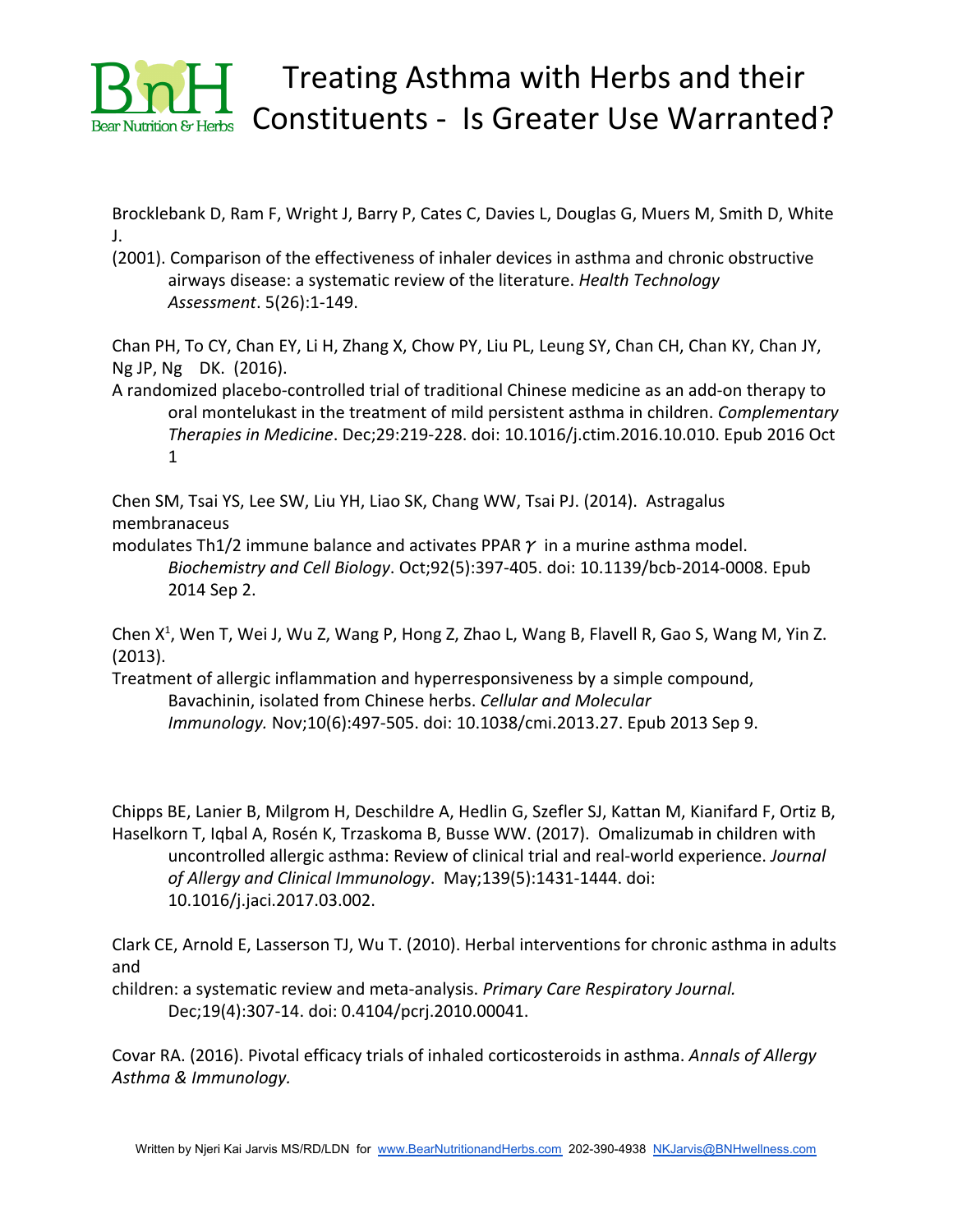

Dec;117(6):582-588. doi: 10.1016/j.anai.2016.07.035. 1 National Jewish Health, Denver, Colorado. Electronic address: CovarR@njhealth.org.

[Ding J](https://www.ncbi.nlm.nih.gov/pubmed/?term=Ding%20J%5BAuthor%5D&cauthor=true&cauthor_uid=26646898), [Su J](https://www.ncbi.nlm.nih.gov/pubmed/?term=Su%20J%5BAuthor%5D&cauthor=true&cauthor_uid=26646898), [Zhang L,](https://www.ncbi.nlm.nih.gov/pubmed/?term=Zhang%20L%5BAuthor%5D&cauthor=true&cauthor_uid=26646898) [Ma J](https://www.ncbi.nlm.nih.gov/pubmed/?term=Ma%20J%5BAuthor%5D&cauthor=true&cauthor_uid=26646898). (2015). Crocetin Activates Foxp3 Through TIPE2 in Asthma-Associated Treg

Cell[sCell. Cellular](https://www.ncbi.nlm.nih.gov/pubmed/26646898) *[Physiology and Biochemisty International Journal of Experimental Cellular](https://www.ncbi.nlm.nih.gov/pubmed/26646898) [Physiology, Biochemisty, and Pharmacoloy](https://www.ncbi.nlm.nih.gov/pubmed/26646898)*[.](https://www.ncbi.nlm.nih.gov/pubmed/26646898) 37(6):2425-33. doi: 10.1159/000438595. Epub 2015 Dec 9.

[El-Qutob D](https://www.ncbi.nlm.nih.gov/pubmed/?term=El-Qutob%20D%5BAuthor%5D&cauthor=true&cauthor_uid=27262358), [Raducan I](https://www.ncbi.nlm.nih.gov/pubmed/?term=Raducan%20I%5BAuthor%5D&cauthor=true&cauthor_uid=27262358). (2016). Recent Patents for the Treatment of Asthma. *[Recent Patents on Inflammation and Allergy Drug Discovery.](https://www.ncbi.nlm.nih.gov/pubmed/27262358)* 10(1):13-20.

[Hina B,](https://www.ncbi.nlm.nih.gov/pubmed/?term=Hina%20B%5BAuthor%5D&cauthor=true&cauthor_uid=25362613) [Rizwani GH](https://www.ncbi.nlm.nih.gov/pubmed/?term=Rizwani%20GH%5BAuthor%5D&cauthor=true&cauthor_uid=25362613), [Zahid H](https://www.ncbi.nlm.nih.gov/pubmed/?term=Zahid%20H%5BAuthor%5D&cauthor=true&cauthor_uid=25362613). (2014). Hematological screening of heavy metals among patients of asthma using medicinal herbs in Karachi, Pakistan. *[Pakistan Journal of Pharmaceutical](https://www.ncbi.nlm.nih.gov/pubmed/25362613) [Science.](https://www.ncbi.nlm.nih.gov/pubmed/25362613)* Nov;27(6):1899-904.

[Jayaprakasam B](https://www.ncbi.nlm.nih.gov/pubmed/?term=Jayaprakasam%20B%5BAuthor%5D&cauthor=true&cauthor_uid=23743163), [Yang N](https://www.ncbi.nlm.nih.gov/pubmed/?term=Yang%20N%5BAuthor%5D&cauthor=true&cauthor_uid=23743163), [Wen MC](https://www.ncbi.nlm.nih.gov/pubmed/?term=Wen%20MC%5BAuthor%5D&cauthor=true&cauthor_uid=23743163), [Wang R](https://www.ncbi.nlm.nih.gov/pubmed/?term=Wang%20R%5BAuthor%5D&cauthor=true&cauthor_uid=23743163), [Goldfarb J](https://www.ncbi.nlm.nih.gov/pubmed/?term=Goldfarb%20J%5BAuthor%5D&cauthor=true&cauthor_uid=23743163), [Sampson H,](https://www.ncbi.nlm.nih.gov/pubmed/?term=Sampson%20H%5BAuthor%5D&cauthor=true&cauthor_uid=23743163) [Li XM.](https://www.ncbi.nlm.nih.gov/pubmed/?term=Li%20XM%5BAuthor%5D&cauthor=true&cauthor_uid=23743163) (2013). Constituents of the

anti-asthma herbal formula ASHMI(TM) synergistically inhibit IL-4 and IL-5 secretion by murine Th2 memory cells, and eotaxin by human lung fibroblasts in vitro. *[Journal of Integrative](https://www.ncbi.nlm.nih.gov/pubmed/23743163) [Medicine](https://www.ncbi.nlm.nih.gov/pubmed/23743163)*[.](https://www.ncbi.nlm.nih.gov/pubmed/23743163) 2013 May;11(3):195-205. doi: 10.3736/jintegrmed2013029

[Jin H](https://www.ncbi.nlm.nih.gov/pubmed/?term=Jin%20H%5BAuthor%5D&cauthor=true&cauthor_uid=23186751), [Luo Q](https://www.ncbi.nlm.nih.gov/pubmed/?term=Luo%20Q%5BAuthor%5D&cauthor=true&cauthor_uid=23186751), [Zheng Y](https://www.ncbi.nlm.nih.gov/pubmed/?term=Zheng%20Y%5BAuthor%5D&cauthor=true&cauthor_uid=23186751), [Nurahmat M,](https://www.ncbi.nlm.nih.gov/pubmed/?term=Nurahmat%20M%5BAuthor%5D&cauthor=true&cauthor_uid=23186751) [Wu J,](https://www.ncbi.nlm.nih.gov/pubmed/?term=Wu%20J%5BAuthor%5D&cauthor=true&cauthor_uid=23186751) [Li B,](https://www.ncbi.nlm.nih.gov/pubmed/?term=Li%20B%5BAuthor%5D&cauthor=true&cauthor_uid=23186751) [Lv Y,](https://www.ncbi.nlm.nih.gov/pubmed/?term=Lv%20Y%5BAuthor%5D&cauthor=true&cauthor_uid=23186751) [Wang G,](https://www.ncbi.nlm.nih.gov/pubmed/?term=Wang%20G%5BAuthor%5D&cauthor=true&cauthor_uid=23186751) [Duan X,](https://www.ncbi.nlm.nih.gov/pubmed/?term=Duan%20X%5BAuthor%5D&cauthor=true&cauthor_uid=23186751) [Dong J](https://www.ncbi.nlm.nih.gov/pubmed/?term=Dong%20J%5BAuthor%5D&cauthor=true&cauthor_uid=23186751). (2013). CD4+CD25+Foxp3+

T cells contribute to the antiasthmatic effects of Astragalus membranaceus extract in a rat model of asthma. *[International Immunopharmacology.](https://www.ncbi.nlm.nih.gov/pubmed/23186751)* Jan;15(1):42-9. doi: 10.1016/j.intimp.2012.11.009. Epub 2012 Nov 24.

[Kolarzyk E,](https://www.ncbi.nlm.nih.gov/pubmed/?term=Kolarzyk%20E%5BAuthor%5D&cauthor=true&cauthor_uid=27024952) [Pietrzycka A,](https://www.ncbi.nlm.nih.gov/pubmed/?term=Pietrzycka%20A%5BAuthor%5D&cauthor=true&cauthor_uid=27024952) Kaczyń[ska-Ratka A](https://www.ncbi.nlm.nih.gov/pubmed/?term=Kaczy%C5%84ska-Ratka%20A%5BAuthor%5D&cauthor=true&cauthor_uid=27024952), [Skop-Lewandowska A.](https://www.ncbi.nlm.nih.gov/pubmed/?term=Skop-Lewandowska%20A%5BAuthor%5D&cauthor=true&cauthor_uid=27024952) (2016). Diet with high antioxidant

capacity as important factor in primary and secondary prevention of asthma. Przeglad Lekarski. 72(12):743-6.

[Li XM](https://www.ncbi.nlm.nih.gov/pubmed/?term=Li%20XM%5BAuthor%5D&cauthor=true&cauthor_uid=11031336), [Huang CK,](https://www.ncbi.nlm.nih.gov/pubmed/?term=Huang%20CK%5BAuthor%5D&cauthor=true&cauthor_uid=11031336) [Zhang TF,](https://www.ncbi.nlm.nih.gov/pubmed/?term=Zhang%20TF%5BAuthor%5D&cauthor=true&cauthor_uid=11031336) [Teper AA](https://www.ncbi.nlm.nih.gov/pubmed/?term=Teper%20AA%5BAuthor%5D&cauthor=true&cauthor_uid=11031336), [Srivastava K,](https://www.ncbi.nlm.nih.gov/pubmed/?term=Srivastava%20K%5BAuthor%5D&cauthor=true&cauthor_uid=11031336) [Schofield BH](https://www.ncbi.nlm.nih.gov/pubmed/?term=Schofield%20BH%5BAuthor%5D&cauthor=true&cauthor_uid=11031336), [Sampson HA.](https://www.ncbi.nlm.nih.gov/pubmed/?term=Sampson%20HA%5BAuthor%5D&cauthor=true&cauthor_uid=11031336) (2000). The Chinese

herbal medicine formula MSSM-002 suppresses allergic airway hyperreactivity and modulates TH1/TH2 responses in a murine model of allergic asthma. The *[Journal of Allergy Clinical](https://www.ncbi.nlm.nih.gov/pubmed/11031336) [Immunology](https://www.ncbi.nlm.nih.gov/pubmed/11031336)*[.](https://www.ncbi.nlm.nih.gov/pubmed/11031336) Oct;106(4):660-8.

[Li J](https://www.ncbi.nlm.nih.gov/pubmed/?term=Li%20J%5BAuthor%5D&cauthor=true&cauthor_uid=26364661), [Zhang F,](https://www.ncbi.nlm.nih.gov/pubmed/?term=Zhang%20F%5BAuthor%5D&cauthor=true&cauthor_uid=26364661) [Li J.](https://www.ncbi.nlm.nih.gov/pubmed/?term=Li%20J%5BAuthor%5D&cauthor=true&cauthor_uid=26364661) (2015). The Immunoregulatory Effects of Traditional Chinese Medicine on **Treatment**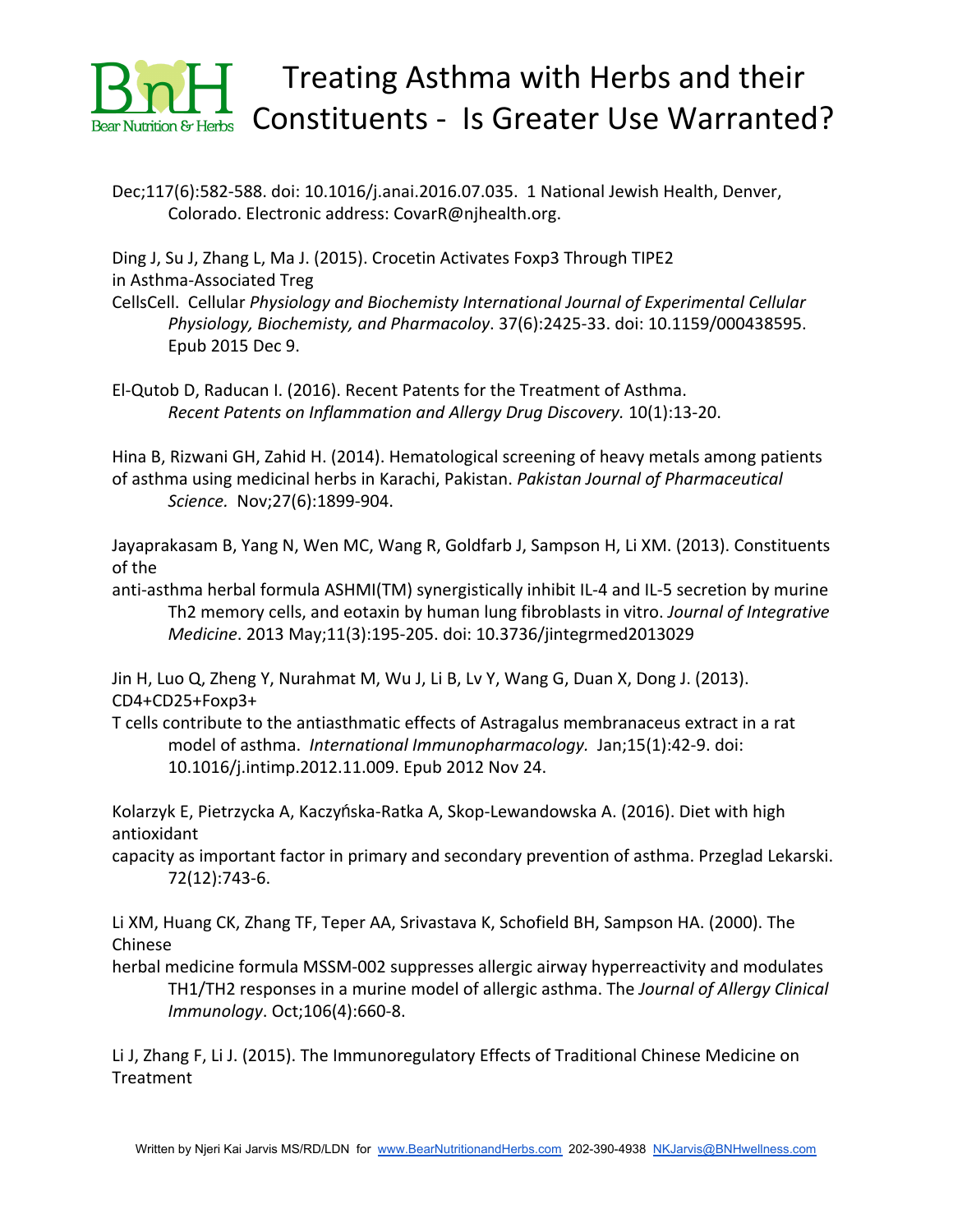

of Asthma or Asthmatic Inflammation. The *[American Journal of Chinese](https://www.ncbi.nlm.nih.gov/pubmed/26364661) [Medicine.](https://www.ncbi.nlm.nih.gov/pubmed/26364661)* 43(6):1059-81. doi: 10.1142/S0192415X15500615. Epub 2015 Sep 14.

[Li YM](https://www.ncbi.nlm.nih.gov/pubmed/?term=Li%20YM%5BAuthor%5D&cauthor=true&cauthor_uid=22650140), [Liu Q](https://www.ncbi.nlm.nih.gov/pubmed/?term=Liu%20Q%5BAuthor%5D&cauthor=true&cauthor_uid=22650140), [Li XY.](https://www.ncbi.nlm.nih.gov/pubmed/?term=Li%20XY%5BAuthor%5D&cauthor=true&cauthor_uid=22650140) (2012). New percutaneous absorption herbal patch for asthma of paracmasis and its

effect on the relative transcription factors of patients. *[Zhongguo Zhen Jiu / Chinese Medicine](https://www.ncbi.nlm.nih.gov/pubmed/22650140) [and Moxibustion.](https://www.ncbi.nlm.nih.gov/pubmed/22650140)* May;32(5):459-63. [Article in Chinese]

[Main C](https://www.ncbi.nlm.nih.gov/pubmed/?term=Main%20C%5BAuthor%5D&cauthor=true&cauthor_uid=18485272), [Shepherd J](https://www.ncbi.nlm.nih.gov/pubmed/?term=Shepherd%20J%5BAuthor%5D&cauthor=true&cauthor_uid=18485272), [Anderson R](https://www.ncbi.nlm.nih.gov/pubmed/?term=Anderson%20R%5BAuthor%5D&cauthor=true&cauthor_uid=18485272), [Rogers G,](https://www.ncbi.nlm.nih.gov/pubmed/?term=Rogers%20G%5BAuthor%5D&cauthor=true&cauthor_uid=18485272) [Thompson-Coon J,](https://www.ncbi.nlm.nih.gov/pubmed/?term=Thompson-Coon%20J%5BAuthor%5D&cauthor=true&cauthor_uid=18485272) [Liu Z,](https://www.ncbi.nlm.nih.gov/pubmed/?term=Liu%20Z%5BAuthor%5D&cauthor=true&cauthor_uid=18485272) [Hartwell D,](https://www.ncbi.nlm.nih.gov/pubmed/?term=Hartwell%20D%5BAuthor%5D&cauthor=true&cauthor_uid=18485272) [Loveman](https://www.ncbi.nlm.nih.gov/pubmed/?term=Loveman%20E%5BAuthor%5D&cauthor=true&cauthor_uid=18485272) [E,](https://www.ncbi.nlm.nih.gov/pubmed/?term=Loveman%20E%5BAuthor%5D&cauthor=true&cauthor_uid=18485272) [Green C,](https://www.ncbi.nlm.nih.gov/pubmed/?term=Green%20C%5BAuthor%5D&cauthor=true&cauthor_uid=18485272) [Pitt M](https://www.ncbi.nlm.nih.gov/pubmed/?term=Pitt%20M%5BAuthor%5D&cauthor=true&cauthor_uid=18485272), [Stein K](https://www.ncbi.nlm.nih.gov/pubmed/?term=Stein%20K%5BAuthor%5D&cauthor=true&cauthor_uid=18485272), [Harris P,](https://www.ncbi.nlm.nih.gov/pubmed/?term=Harris%20P%5BAuthor%5D&cauthor=true&cauthor_uid=18485272) [Frampton GK](https://www.ncbi.nlm.nih.gov/pubmed/?term=Frampton%20GK%5BAuthor%5D&cauthor=true&cauthor_uid=18485272), [Smith M](https://www.ncbi.nlm.nih.gov/pubmed/?term=Smith%20M%5BAuthor%5D&cauthor=true&cauthor_uid=18485272), [Takeda A,](https://www.ncbi.nlm.nih.gov/pubmed/?term=Takeda%20A%5BAuthor%5D&cauthor=true&cauthor_uid=18485272) [Price A](https://www.ncbi.nlm.nih.gov/pubmed/?term=Price%20A%5BAuthor%5D&cauthor=true&cauthor_uid=18485272), [Welch](https://www.ncbi.nlm.nih.gov/pubmed/?term=Welch%20K%5BAuthor%5D&cauthor=true&cauthor_uid=18485272) [K](https://www.ncbi.nlm.nih.gov/pubmed/?term=Welch%20K%5BAuthor%5D&cauthor=true&cauthor_uid=18485272), [Somerville M](https://www.ncbi.nlm.nih.gov/pubmed/?term=Somerville%20M%5BAuthor%5D&cauthor=true&cauthor_uid=18485272). (2008).

Systematic review and economic analysis of the comparative effectiveness of different inhaled corticosteroids and their usage with long-acting beta2 agonists for the treatment of chronic asthma in children under the age of 12 years. *[Health Technology](https://www.ncbi.nlm.nih.gov/pubmed/18485272) [Assessment](https://www.ncbi.nlm.nih.gov/pubmed/18485272)*[.](https://www.ncbi.nlm.nih.gov/pubmed/18485272) May;12(20):1-174, iii-iv.

Marieb, Elaine. (2015). *Essentials of Human Anatomy and Physiology*, (Chapter 12 – The Lymphatic

System and Body Defenses).  $11<sup>th</sup>$  Edition. Pearson. Boston, Massachusetts.

[Sarma H,](https://www.ncbi.nlm.nih.gov/pubmed/?term=Sarma%20H%5BAuthor%5D&cauthor=true&cauthor_uid=21913125) [Deka S,](https://www.ncbi.nlm.nih.gov/pubmed/?term=Deka%20S%5BAuthor%5D&cauthor=true&cauthor_uid=21913125) [Deka H,](https://www.ncbi.nlm.nih.gov/pubmed/?term=Deka%20H%5BAuthor%5D&cauthor=true&cauthor_uid=21913125) [Saikia RR.](https://www.ncbi.nlm.nih.gov/pubmed/?term=Saikia%20RR%5BAuthor%5D&cauthor=true&cauthor_uid=21913125) (2011). Accumulation of heavy metals in selected medicinal plants.

*[Reviews of Environmental Contamination and Toxicology](https://www.ncbi.nlm.nih.gov/pubmed/21913125)*[.](https://www.ncbi.nlm.nih.gov/pubmed/21913125) 214:63-86. doi: 10.1007/978-1-4614-0668-6\_4

Š[utovská M](https://www.ncbi.nlm.nih.gov/pubmed/?term=%C5%A0utovsk%C3%A1%20M%5BAuthor%5D&cauthor=true&cauthor_uid=26364938), [Capek P,](https://www.ncbi.nlm.nih.gov/pubmed/?term=Capek%20P%5BAuthor%5D&cauthor=true&cauthor_uid=26364938) [Kazimierová I,](https://www.ncbi.nlm.nih.gov/pubmed/?term=Kazimierov%C3%A1%20I%5BAuthor%5D&cauthor=true&cauthor_uid=26364938) [Pappová L,](https://www.ncbi.nlm.nih.gov/pubmed/?term=Pappov%C3%A1%20L%5BAuthor%5D&cauthor=true&cauthor_uid=26364938) Još[ková M](https://www.ncbi.nlm.nih.gov/pubmed/?term=Jo%C5%A1kov%C3%A1%20M%5BAuthor%5D&cauthor=true&cauthor_uid=26364938), [Matulová M,](https://www.ncbi.nlm.nih.gov/pubmed/?term=Matulov%C3%A1%20M%5BAuthor%5D&cauthor=true&cauthor_uid=26364938) Fraň[ová S,](https://www.ncbi.nlm.nih.gov/pubmed/?term=Fra%C5%88ov%C3%A1%20S%5BAuthor%5D&cauthor=true&cauthor_uid=26364938) [Pawlaczyk](https://www.ncbi.nlm.nih.gov/pubmed/?term=Pawlaczyk%20I%5BAuthor%5D&cauthor=true&cauthor_uid=26364938) [I](https://www.ncbi.nlm.nih.gov/pubmed/?term=Pawlaczyk%20I%5BAuthor%5D&cauthor=true&cauthor_uid=26364938), [Gancarz R](https://www.ncbi.nlm.nih.gov/pubmed/?term=Gancarz%20R%5BAuthor%5D&cauthor=true&cauthor_uid=26364938). (2015).

Echinacea complex--chemical view and anti-asthmatic profile*. [Journal of Ethnopharmacology.](https://www.ncbi.nlm.nih.gov/pubmed/26364938)* Dec 4;175:163-71. doi: 10.1016/j.jep.2015.09.007. Epub 2015 Sep 11.

[Tanaka T,](https://www.ncbi.nlm.nih.gov/pubmed/?term=Tanaka%20T%5BAuthor%5D&cauthor=true&cauthor_uid=23752494) [Takahashi R.](https://www.ncbi.nlm.nih.gov/pubmed/?term=Takahashi%20R%5BAuthor%5D&cauthor=true&cauthor_uid=23752494) (2013). Flavonoids and asthma. *[Nutrients](https://www.ncbi.nlm.nih.gov/pubmed/23752494)*[.](https://www.ncbi.nlm.nih.gov/pubmed/23752494) Jun 10;5(6):2128-43. doi: 10.3390/nu5062128.

[Walsh GM.](https://www.ncbi.nlm.nih.gov/pubmed/?term=Walsh%20GM%5BAuthor%5D&cauthor=true&cauthor_uid=19046132) (2008). Emerging drugs for asthma. *[Expert Opinion Emerging Drugs](https://www.ncbi.nlm.nih.gov/pubmed/19046132)*[.](https://www.ncbi.nlm.nih.gov/pubmed/19046132) Dec;13(4):643-53. doi: 10.1517/14728210802591378 .

[Wei Y,](https://www.ncbi.nlm.nih.gov/pubmed/?term=Wei%20Y%5BAuthor%5D&cauthor=true&cauthor_uid=25625352) [Luo QL,](https://www.ncbi.nlm.nih.gov/pubmed/?term=Luo%20QL%5BAuthor%5D&cauthor=true&cauthor_uid=25625352) [Sun J,](https://www.ncbi.nlm.nih.gov/pubmed/?term=Sun%20J%5BAuthor%5D&cauthor=true&cauthor_uid=25625352) [Chen MX,](https://www.ncbi.nlm.nih.gov/pubmed/?term=Chen%20MX%5BAuthor%5D&cauthor=true&cauthor_uid=25625352) [Liu F,](https://www.ncbi.nlm.nih.gov/pubmed/?term=Liu%20F%5BAuthor%5D&cauthor=true&cauthor_uid=25625352) [Dong JC.](https://www.ncbi.nlm.nih.gov/pubmed/?term=Dong%20JC%5BAuthor%5D&cauthor=true&cauthor_uid=25625352) (2015). Bu-Shen-Yi-Qi formulae suppress chronic airway

inflammation and regulate Th17/Treg imbalance in the murine ovalbumin asthma model*. [Journal of Ethnopharmacology.](https://www.ncbi.nlm.nih.gov/pubmed/25625352)* 2015 Apr 22;164:368-77. doi: 10.1016/j.jep.2015.01.016. Epub 2015 Jan 24.